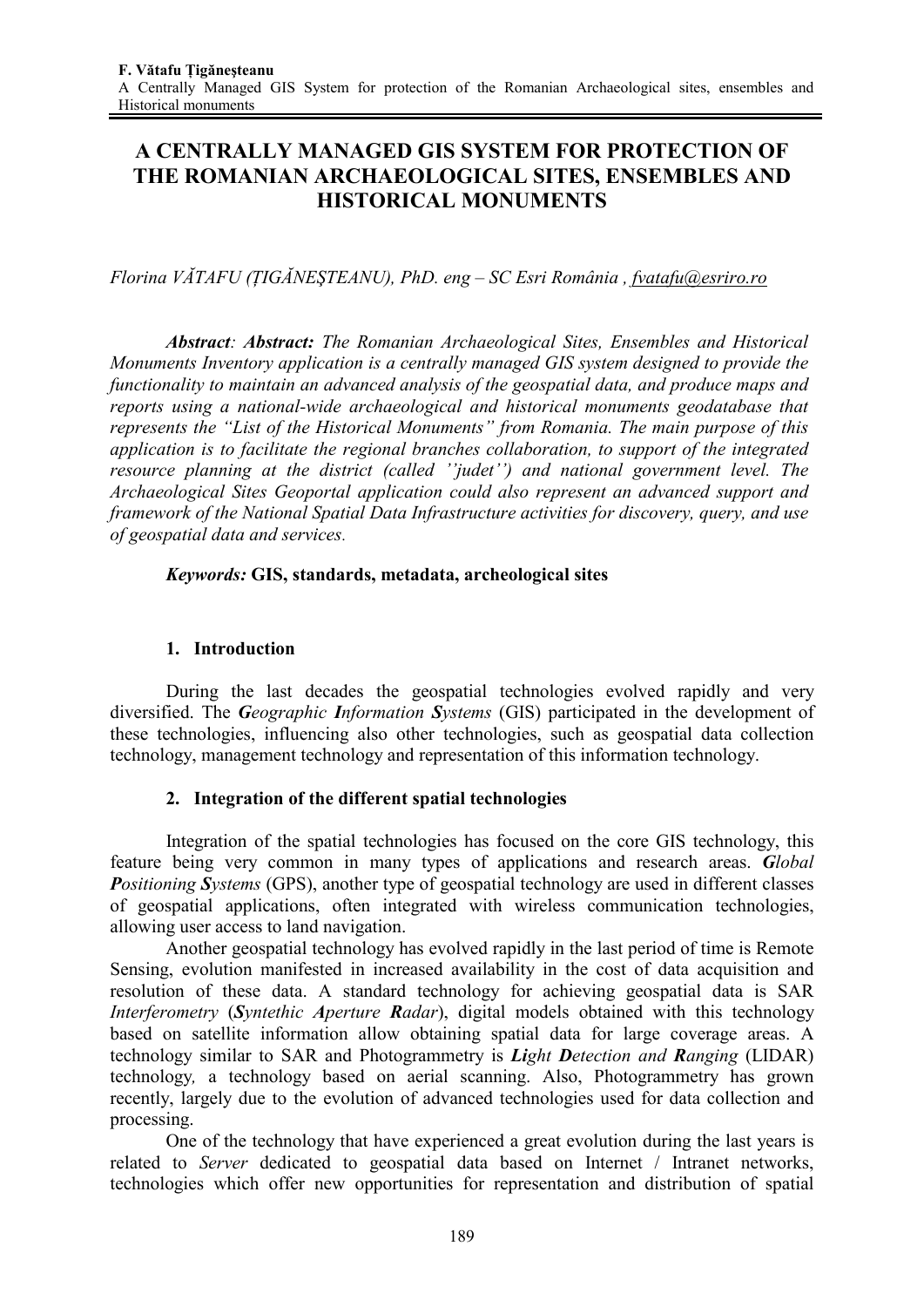information and for achieving a *Global Spatial Data Infrastructure (GSDI), National Spatial Data Infrastructure (NSDI)* or local. Considerations of using these geospatial technologies should represent different advantages and disadvantages obtained.

Information quality means quality decisions, GIS software offering this capability by transforming simple data into useful information (obtained from query and analysis of data) and leading them to access interactive. Today, government bodies and local decisions, business environment, increasingly relies on exploiting geospatial data (geographic data). In most cases you need a decision it is constrained, influenced or dictated by geographical factors.

Visualization and analysis tools of geographic data known as *Geographic Information Systems*, is today an area with a spectacular evolution. Specific *Geographic Information*  **S***ystems* operations on spatial database make these systems not only effective tools to produce maps, especially as indispensable tools for analyzing information relating to land area. Existing data to be reused, are converted into digital format, one of the main purposes of introducing GIS's is because it is very effective in creating opportunities for maintenance and updating of data. In any device used for storing or processing data there must be some way of representation. The huge volume of information refers to geographical data are handled within a GIS by computer, it represents a set of technical and organizational people, equipment norms (rules) and methods (algorithms), with the main functions: collection, validation, storage, display and data processing for get information. It follows from the above definition that is characterized by computer systems that process data in order to obtain information.

Use of the word "*geography*" is justified by the fact that GIS work mainly with geographical or spatial elements, objects - no matter their physical, cultural or economic nature-being specified by their precise position in space. Spatial representations of objects in the surrounding world through symbols, colors or line styles, used for different spatial features on a two-dimensional format, have a map as a final GIS project result. By definition, a *Geographic Information System* is an organized collection consists of hardware, software, geographic data, personal and procedures for acquisition, storage, and updating, processing, analysis and display geographic information according to the specifications of applied field. The major components of a computer system are: people, equipment (hardware), data (data collection), programs (software) and procedures.

The value of GIS technology is conditioned also by the trained personal whose are responsible for system maintain/management and to develop the strategies for applying technology to solve different problems around the world. The GIS applications are running on a wide range of devices: from central servers, to individual workstations or in the type of network configurations.

The data are integrated and analyzed by a GIS from various sources, namely topographical plans, thematic maps, photogrammetry data, remote sensing data, demographic data, information based on GPS measurements, etc., influencing the criterion regarding the options in choosing hardware and software components. For a simpler way of accessing information stored at the system level, it is recommended that existing information to be stored at a single database.

Software is the component that provides data processing. This component provides some basic functions with general application and at the same time allows extension to any specific application. Software component must provide data processing algorithms in accordance with algorithms specific to the system used.

GIS is the only solution that can be solve rationally, intelligently and efficiently more difficult problems related to the use of land resources through spatial data processing and analysis, both conventional data and remote sensing data, integrated into complex databases,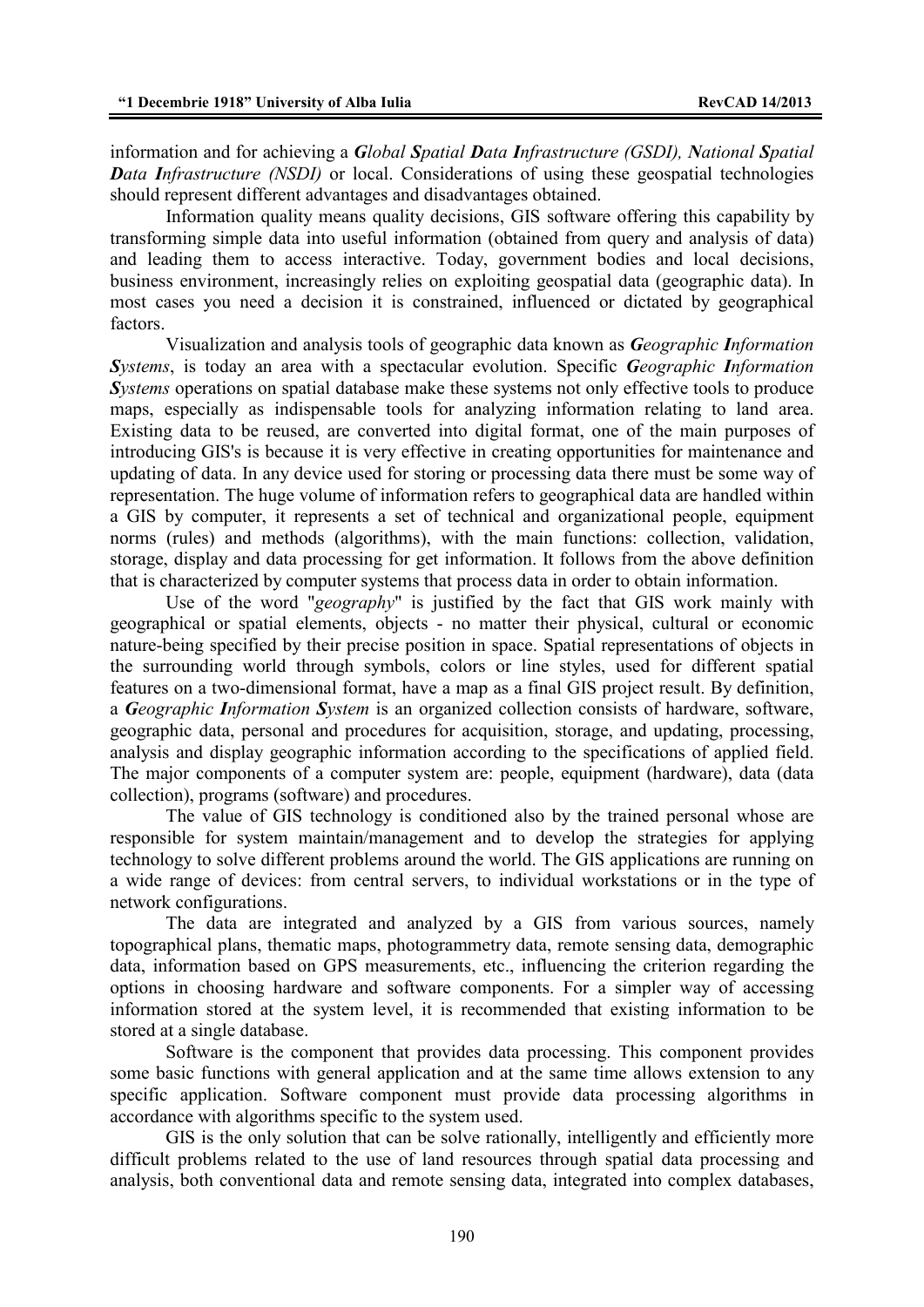heterogeneous. Applicability of GIS is unlimited most human activities have as an important feature the location in space. Information quality means quality decisions. GIS software, integrating distributed database and providing, by data processing and analysis, support in decision making is an indispensable tool to any organization. Decisions are needed in the management of any complex organization with multiple tasks interdependent.

### **3. National Spatial Data Infrastructure**

At created a spatial geodatabase must be specify and theoretical notions on the *National Infrastructure of Spatial Data*, detailing the concepts of standards, interoperability and the benefits resulting from their use, presented some general notions on spatial data infrastructure, the role of standards in achieving a spatial data infrastructure, types of standards and their role in the applications and in the end some conclusions on infrastructures spatial data. All these technologies offer new opportunities for distribution and representation of geospatial information and a spatial data infrastructure globally (GSDI), national (NSDI) or local.

It is important to understand the concept of *Service-Oriented Architecture* (SOA) and how to integrate business processes associated with the control and management of technological changes required by a Web services-oriented architecture. Today, organizations that implement an SOA infrastructure enjoy enormous benefits by ensuring an efficient productivity and performance. Through the implementation of a Web services oriented architecture, three important characteristics are met: *open access to existing information, continuity and portability, this leading to the achievement of a geospatial data infrastructure*.

It is clear, that it is necessary a change in how the systems approach to the implementation of GIS-based organization (enterprise), allowing interoperability with other information systems and fields of application. This is an essential condition in the context of transposition of the European Directive establishing an Infrastructure for Spatial Information in the European Community (INSPIRE).

Standards for databases and Web technology offers new opportunities for a better management and support for faster access of the users to large volumes of geospatial data resources. Web services and rich XML communication protocols available is increasing the migration of data between databases, distributed and centralized storage locations. The Web search engines and standardized Web services mapping provides the resources necessary to discover and consume other products, integrated geospatial information and published from a common medium-portal-with data supplied from a variety of locations of distributed data.

The purpose of standards and technologies related to interoperability is to allow users of GIS technologies to design systems that can be implemented in accordance to the IT directions. Standards in the field of information technology provide support for interoperability in the field of GIS. In this respect, interoperability standards and specifications in the field of GIS should be within the context of industrial standards in the field of information technology. Over the past 25 years have evolved the concepts and standards related to the implementation of GIS technologies and interoperability. The need for standards is required and creation of metadata for geospatial data is addressing the support for them. Metadata provides essential information for the user and enable the exchange of data about the data. Identifing metadata standards and metadata which standardizes the user needs for management and data sharing, as well as to promote global interoperability.

Because of the crucial importance of metadata in spatial infrastructures, building a GIS uses metadata communities and develops metadata servers that allow users to identify and evaluate data from different sources and different formats. GIS applications allow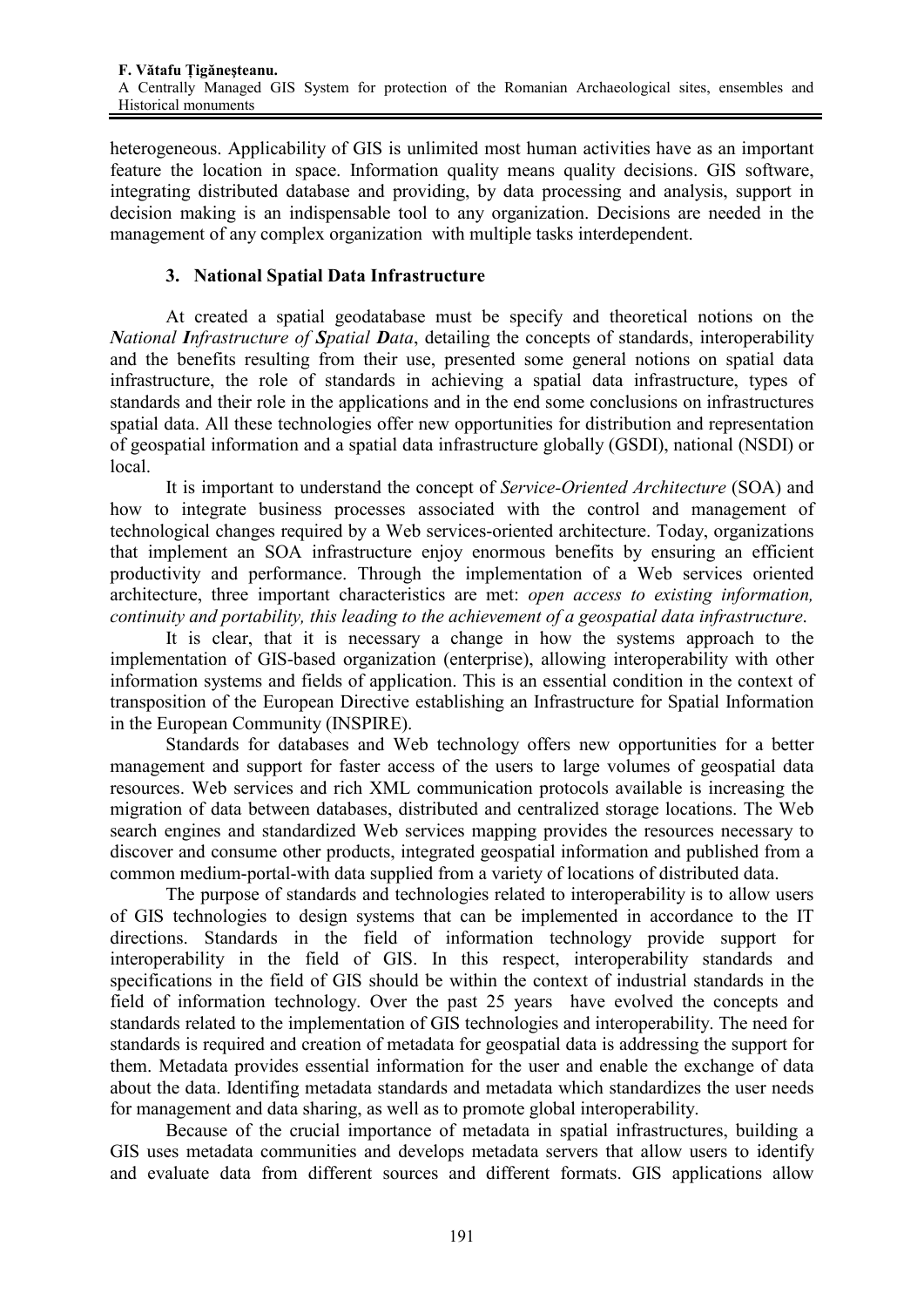creating, managing and editing metadata stored in XML format in accordance with the *Federal Geographic Data Commitee* (FGDG) on Digital Geospatial metadata content (Digital Joaquim Metadata), or according to the Geographic Information Metadata Standard ISO 19115 metadata-on. With the help of specialized applications in Metadata Services, users can create a central database – online-enabling metadata publishing and distribution via the Internet.

#### **4. The archaelogical and historical monuments geodatabase model**

The *geodatabase model* is the model for storing and managing spatial data in ArcGIS (including and behavior data), maintaining a collection of geographic datasets of different types. There are three types geodatabase: File, Personal and ArcSDE Geodatabase.

The geodatabase model of the official *List of Historical Monuments* published in 2004 and updated in 2010 is under development to effectively manage this country-wide archaeological, architectural and historic resources. *The file geodatabase model* identifies the following requirements: a) identify the location of the historic resources (historical monuments, archaeological sites and ensembles) by coordinate feature; b) identify geometry of feature; c) category of the historical resources; d) dates (discovered year, epoch, culture), e) building type and others.

The structure geodatabase used in the developed application is a structure file geodatabase that stores the information at the folder level and supports all data types that can be used in ArcGIS (Fig.1).



The geodatabase model contains information regarding archaeological sites and historical monuments, classified as historical monuments, organized in three large categories, in accordance with the methodology regarding the inventory of the historial monuments, who established the principles of the listed/unlisted historical monuments as: monuments, assemblies and archaeological and architectural sites. In addition, in accordance with the Law no. 422/2001, the LHM are structured in four category: archaeology, architecture, funerarymemorial architecture and public.

The geodatabase consists of the following: a) a set of feature datasets: *Arheologie, Cai\_Comunicatie, Fond\_Construit*, *Hidrografie, Limite\_Administrative*, *Municipii, Resedinte judet* which contains feature classes with her attributes; b) related with defined relationships classes, subtypes and domains: *Autor\_XX, Localizare\_XX, Tabel\_XX, Tabel Monumente IASI Ci, Tabel situri arheologice Cucuteni;c)* and allows also business rules, relationships and behaviours to be associated with a combination of spatial and tabular data and administered through the same structure.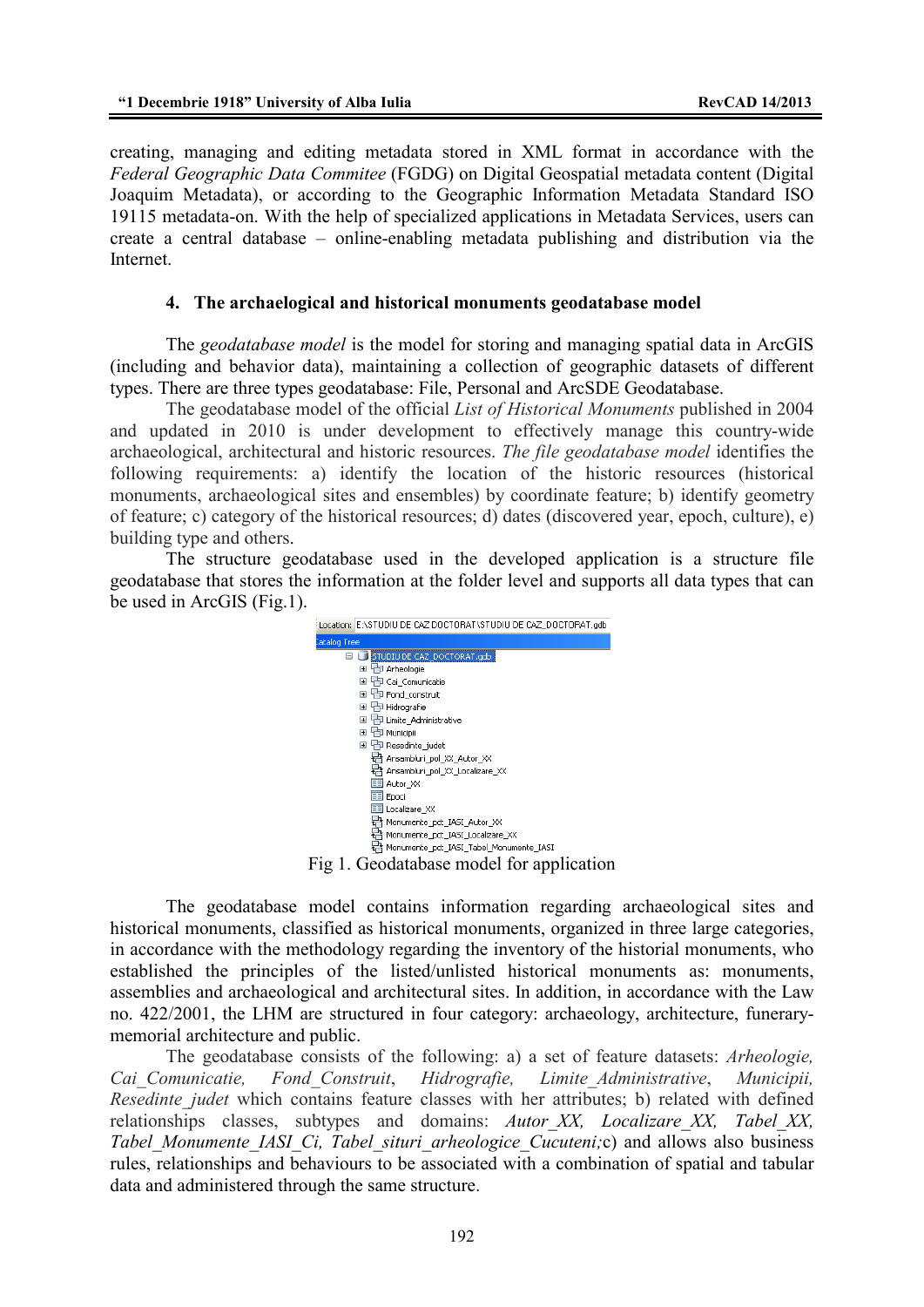#### **F. Vătafu łigăneşteanu.**

A Centrally Managed GIS System for protection of the Romanian Archaeological sites, ensembles and Historical monuments

The main feature dataset of the geodatabase model called *Arheologie* contains the following feature classes:

- − *Ansambluri\_pol\_XX*: a polygon feature class identifying the extent of archaeological ensembles as polygons;
- − *Monumente\_pct\_IASI*: a point feature class representing historical monuments as points from county Iasi;
- − *Monumente\_pct\_XX*: a point feature class representing historical monuments as points;
- − *Monumente\_pol\_XX*: a polygon feature class representing historical monuments as polygons if delimited is possible;
- − *Situri\_arheologice\_pct\_Cucuteni*: a point feature class including archaeological sites as points from Cucuteni;
- − *Situri\_arheologice\_pct\_IASI*: a point feature class including archaeological sites as points from county Iasi;
- − *Situri\_arheologice\_pol\_Cucuteni*: a polygon feature class including archaeological sites as polygons from Cucuteni;
- − *Situri\_punct\_XX*: a point feature class including archaeological sites as points;
- − *Situri\_pol\_XX*: a polygon feature class including archaeological sites as polygons if delimited is possible;

Other feature classes which are stored in the geodatabase model consist of the following:

- − *Cai ferate*: a line feature class representing the railroad network;
- − *Drumuri*: a line feature class representing the road network;
- − *Statii\_CF*: a point feature class representing railroad stations;
- − *Strazi\_XX*: a line feature class representing the street network;
- − *Localitati*: a polygon feature class representing the settlements (towns, villages, communes, Bucharest capital);
- − *Judete*: a polygon feature class identifying the extent of the administrative limits (municipalities limits);
- − *Rauri*: a line feature class identifying the hydrographic network as lines;
- − *Lacuri*: a polygons feature class identifying the hydrographic network as polygons;
- − *Bazine hidrografice*: a polygon feature class identifying the extent of the hydrographic basins as polygons;
- − *Limita\_Bazin\_Bahluiet*: a polygon feature class identifying the extent of the hydrographic basin - Bahluiet – extend of the Cucuteni, as polygon;
- − *Dunarea*: a polygon feature class representing the Danube Delta.

Associated tables carry out most of the attribute information related to:

- − *Autor\_XX*: table including the reference date of the author;
- − *Epoci*: table including the list of historical epoch used as domain at geodatabase level for the archaeological sites, ensembles and historical monuments;
- − *Localizare\_XX:* table including the reference data:
- − *Tabel\_Monumente\_IASI\_Ci:* table including the reference information for historical monuments of the Iasi county;
- − *Tabel\_situri\_arheologice\_Cucuteni* Tabel: table including the reference information for archaeological sites of the Cucuteni from county Iasi.

Between the most important attributes for feature classes which to be public and referenced features are: *COD\_RAN,* and *COD\_LMI\_2004* (primary keys)*, Denumire, Adresa,*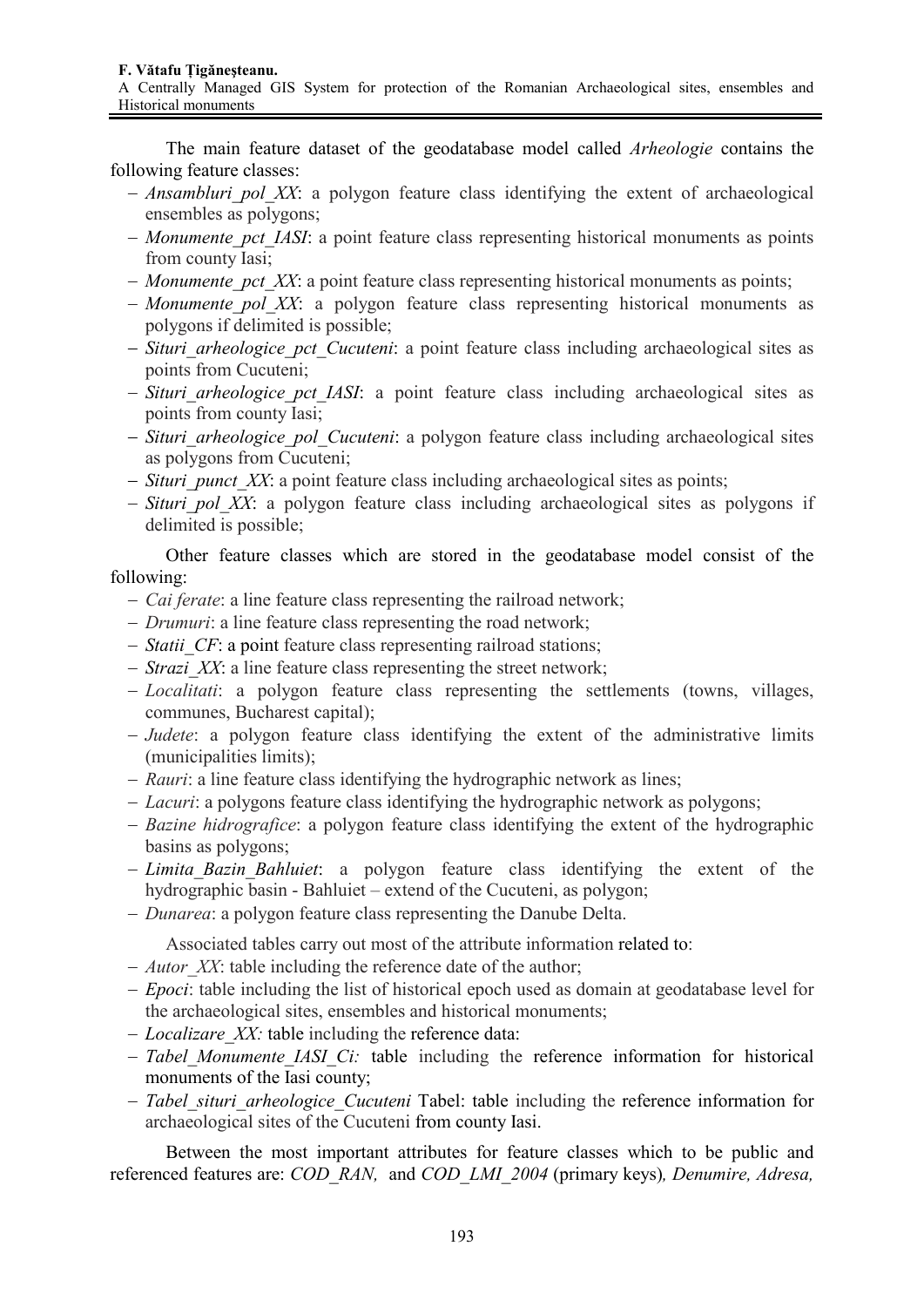*Latitudine, Logitudine, Epoca, Grupa, Categorie, Descriere, Cod\_Ansamblu, Nume\_Ansamblu,*  cod *SIRUTA, Localitatea, Judetul*, and others. Domains assist in standardizing the sites information.

#### **5. The Archaeological Sites Geoportal application**

The Archaeological Sites Geospatial Portal application is representing also a useful, concrete first step in implementing a comprehensive spatial data infrastructure at the national level. This Geospatial Portal is implemented with GIS standards-based commercial off-theshelf (SCOTS) technology and provides a mechanism for distributing the existing geospatial data resources to a broader community of users, such as: National Institute of Historical Monuments (INMI), the County of Culture, Religious Affairs and National Heritage (DJCCPCN), Department of Historical Monuments of the Ministry of Culture and National Heritage (Fig. 3).



Fig.3 – HOME Page of Archaeological Sites Geospatial Portal

The Archaeological Sites Geospatial Portal application is designed for the sharing of geospatial data, maps and services between government-to-government agencies and government-to-citizens. The proposed Archaeological Sites Geospatial Portal has to be a complementary component of the Romanian Spatial Data Infrastructure.

The central focus of the Archaeological Sites Geospatial Portal case study is to implement a framework that allows for discovery, query, and use of geospatial data and services. This case study results in an Spatial Data Infrastructure Portal that:

- − is standards-based, built on the existing information technology standards and ISO and OGC specifications
- − is open/interoperable, allowing choice of databases, hardware, networks, GIS software and web browsers
- − is engineered using SCOTS software
- − creates horizontal and vertical integration opportunities to discover and use of geospatial data and web services
- − is scalable to millions of users
- − facilitates ISO TC 211 compliant metadata tool use
- − is extensible to include government ministries and departments as well as nongovernmental and private sector participants and
- − implements a common architecture that could be implemented on both open citizencentric e-government networks and secure networks for the national security requirements.

The major components of the Archaeological Sites Geospatial Portal are: a) web site, b) accessibility, c) content management and d) administration.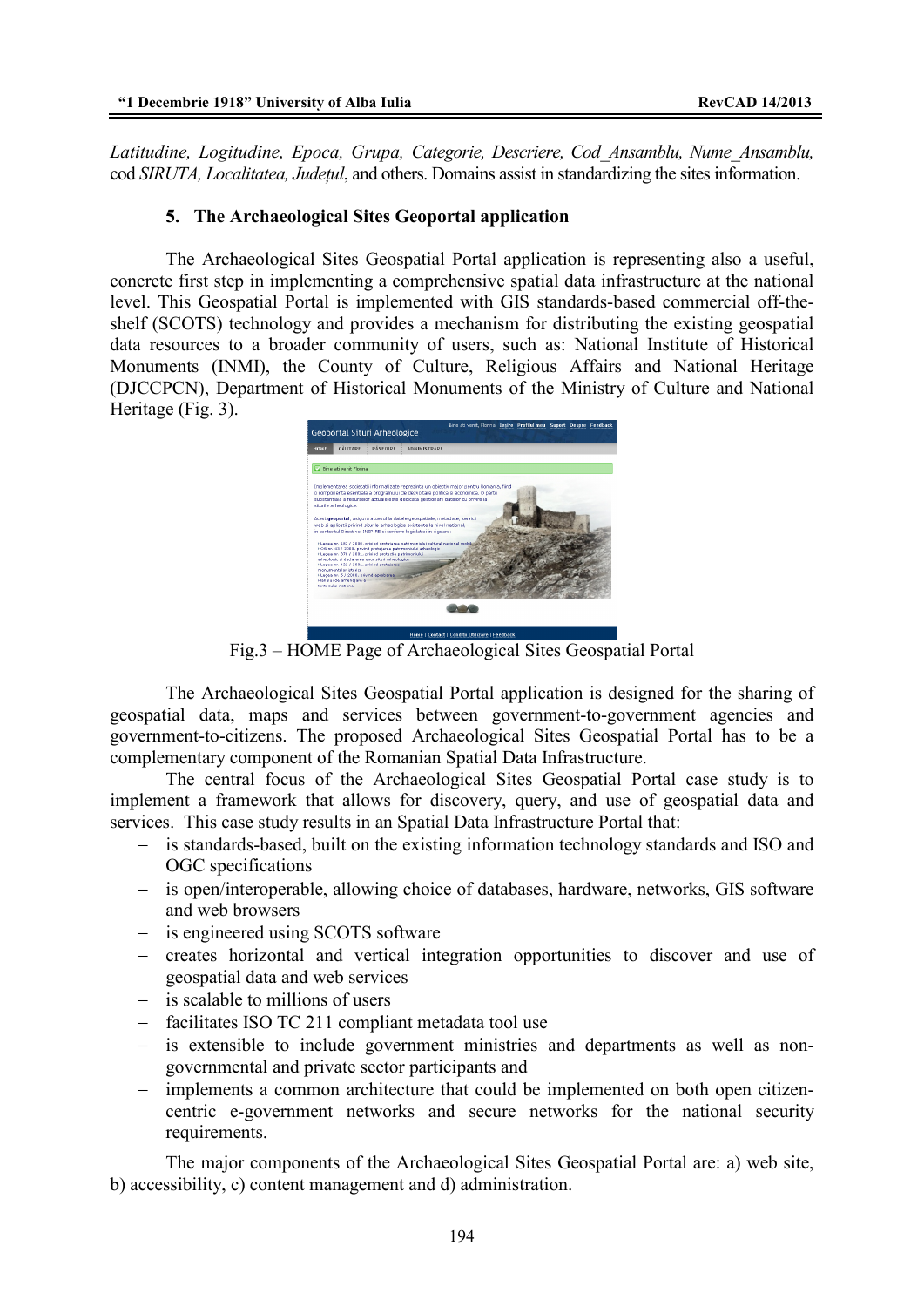- − Web site provides the functional capabilities to publish and search metadata and visualize and directly connect to geospatial data and services over a distributed network. Subcomponents of the web site include interaction interface, home page, data categories, about this site and an information center.
- − Access gives the ability to explore, query and use data and services through metadata catalog, metadata search functionality, search results process and a *map viewer* component (Fig.3).



Fig 4. *Map Viewer* component

- − Content management that allows users to participate in the Archaeological Sites Geospatial Portal using XML files and metadata harvesting
- − Administration consists of the user account management and geospatial administration component.

The Archaeological Sites Geospatial Portal provides wider access to geographic data and services and can serve as a catalyst for advancing Spatial Data Infrastructure activities in Romania.

The Archaeological Sites portal implementation provides users with a set of tools to easily discover, query, and access information on geospatial data holdings and services, including the ability to interactively display and query the data and services. In other words, the structure provides a set of tools to:

- 1. Publish metadata from data providers to the Archaeological Sites Geospatial Portal
- 2. Search metadata in the Portal metadata catalog
- 3. Connect data and services amongst providers to users.

In many cases, the key data sets have already been created within specific agencies or departments. More often than not, a variety of technology platforms are being used to create and manage these data sets and services. As such, one of the key technical challenges in implementing a coordinated Romanian Spatial Data Infrastructure involves collaboration and interoperation among a variety of systems, providing access to the wealth of existing spatial data resources.

This case study of the operational Archaeological Sites Geospatial Portal will allow for the easy discovery, query, and use of geospatial data, Web services, and organizations from existing national, county, and local geographic information system assets.

# **6. Conclusions**

The Romanian Archaeological Sites, Ensembles and Historical Monuments Inventory application represents a centrally managed GIS system to create and implement an enterprise GIS system that could be applied to the national historic resources inventory. Building a